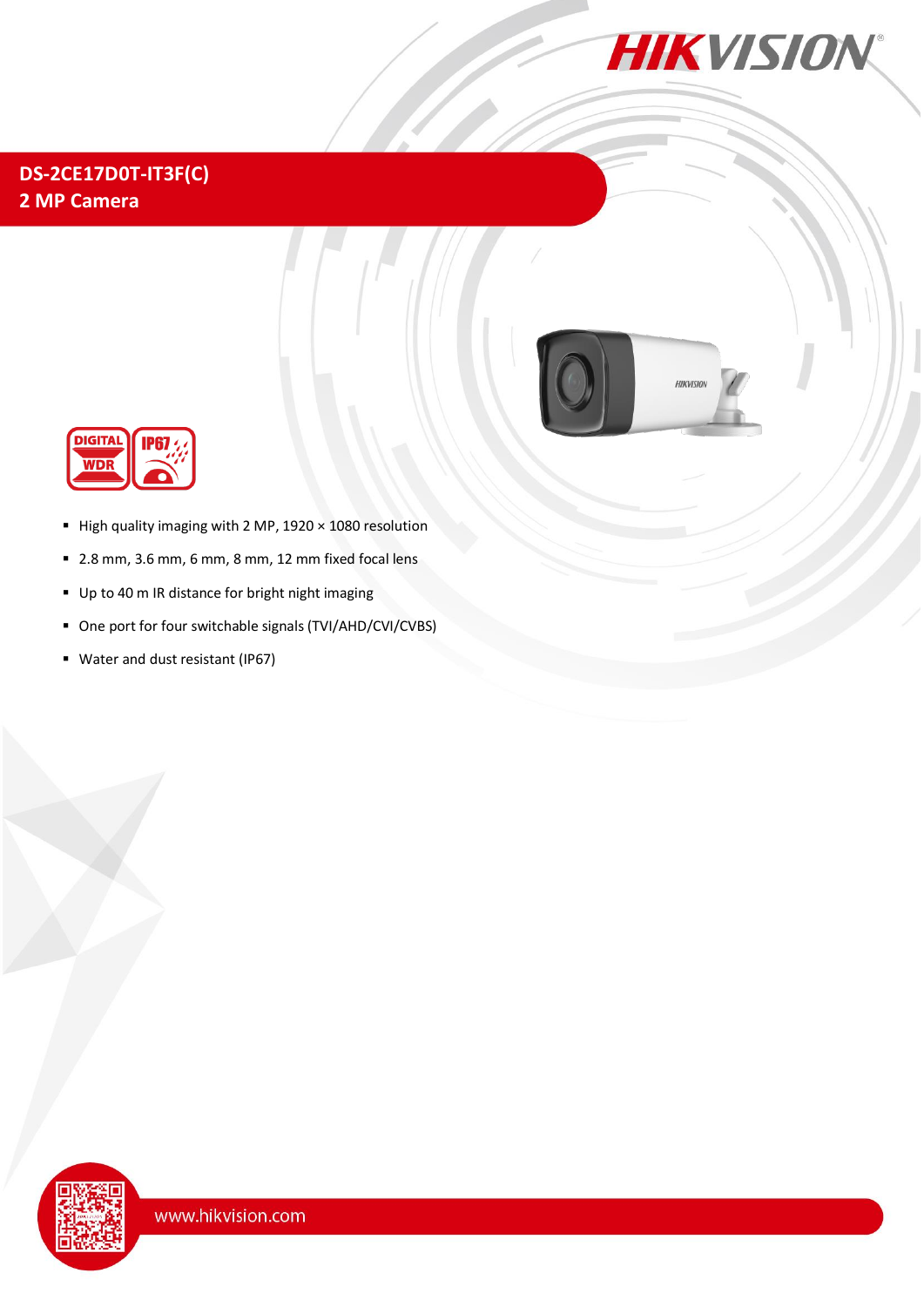

# **Specification**

| Camera                          |                                                                                                                                                                                                                                                                                                                                                                                |
|---------------------------------|--------------------------------------------------------------------------------------------------------------------------------------------------------------------------------------------------------------------------------------------------------------------------------------------------------------------------------------------------------------------------------|
| Image Sensor                    | 2 MP CMOS                                                                                                                                                                                                                                                                                                                                                                      |
| Signal System                   | PAL/NTSC                                                                                                                                                                                                                                                                                                                                                                       |
| <b>Frame Rate</b>               | TVI: 1080P@30fps, 1080P@25fps<br>CVI: 1080P@30fps, 1080P@25fps<br>AHD: 1080P@30fps, 1080P@25fps<br><b>CVBS: PAL/NTSC</b>                                                                                                                                                                                                                                                       |
| Resolution                      | 1920 (H) × 1080 (V)                                                                                                                                                                                                                                                                                                                                                            |
| Min. illumination               | 0.01 Lux @ (F1.2, AGC ON), 0 Lux with IR                                                                                                                                                                                                                                                                                                                                       |
| <b>Shutter Time</b>             | PAL: 1/25 s to 1/50,000 s<br>NTSC: 1/30 s to 1/50,000 s                                                                                                                                                                                                                                                                                                                        |
| Lens                            | 2.8 mm, 3.6 mm, 6 mm, 8 mm, 12 mm fixed lens                                                                                                                                                                                                                                                                                                                                   |
| <b>Horizontal Field of View</b> | 2.8 mm, horizontal FOV: 106.4°, vertical FOV: 57.9°, diagonal FOV: 124.6°<br>3.6 mm, horizontal FOV: 79.6°, vertical FOV: 43.5°, diagonal FOV: 93.7°<br>6 mm, horizontal FOV: 51.9°, vertical FOV: 30°, diagonal FOV: 58.8°<br>8 mm, horizontal FOV: 39.9°, vertical FOV: 21.9°, diagonal FOV: 46.5°<br>12 mm, horizontal FOV: 24.6°, vertical FOV: 13.9°, diagonal FOV: 28.1° |
| Lens Mount                      | M12                                                                                                                                                                                                                                                                                                                                                                            |
| Day & Night                     | <b>ICR</b>                                                                                                                                                                                                                                                                                                                                                                     |
| <b>WDR</b> (Wide Dynamic Range) | Digital WDR                                                                                                                                                                                                                                                                                                                                                                    |
| Angle Adjustment                | Pan: 0 to 360°, Tilt: 0 to 180°, Rotation: 0 to 360°                                                                                                                                                                                                                                                                                                                           |
| <b>Menu</b>                     |                                                                                                                                                                                                                                                                                                                                                                                |
| Image Mode                      | STD/HIGH-SAT                                                                                                                                                                                                                                                                                                                                                                   |
| AGC                             | Yes                                                                                                                                                                                                                                                                                                                                                                            |
| Day/Night Mode                  | Auto/Color/BW (Black and White)                                                                                                                                                                                                                                                                                                                                                |
| White Balance                   | Auto/Manual                                                                                                                                                                                                                                                                                                                                                                    |
| AE (Auto Exposure) Mode         | DWDR/BLC/HLC/Global                                                                                                                                                                                                                                                                                                                                                            |
| Language                        | English                                                                                                                                                                                                                                                                                                                                                                        |
| <b>Functions</b>                | Brightness, Sharpness, Smart IR                                                                                                                                                                                                                                                                                                                                                |
| 2D DNR                          | Yes                                                                                                                                                                                                                                                                                                                                                                            |
| <b>Interface</b>                |                                                                                                                                                                                                                                                                                                                                                                                |
| Video Output                    | Switchable TVI/AHD/CVI/CVBS                                                                                                                                                                                                                                                                                                                                                    |
| General                         |                                                                                                                                                                                                                                                                                                                                                                                |
| <b>Operating Condition</b>      | -40 °C to 60 °C (-40 °F to 140 °F), humidity: 90% or less (non-condensation)                                                                                                                                                                                                                                                                                                   |
| Power Supply                    | 12 VDC ± 25%                                                                                                                                                                                                                                                                                                                                                                   |
| <b>Power Consumption</b>        | Max. 3.9 W                                                                                                                                                                                                                                                                                                                                                                     |
| <b>Protection Level</b>         | <b>IP67</b>                                                                                                                                                                                                                                                                                                                                                                    |
| Material                        | <b>Front Cover: Metal</b><br>Main Body: Plastic                                                                                                                                                                                                                                                                                                                                |
| IR Range                        | Up to 40 m                                                                                                                                                                                                                                                                                                                                                                     |
| Communication                   | <b>HIKVISION-C</b>                                                                                                                                                                                                                                                                                                                                                             |
| <b>Dimensions</b>               | 78.9 mm × 75.4 mm × 216.6 mm (3.10" × 2.97" × 8.53")                                                                                                                                                                                                                                                                                                                           |
| Weight                          | Approx. 320 g (0.71 lb.)                                                                                                                                                                                                                                                                                                                                                       |